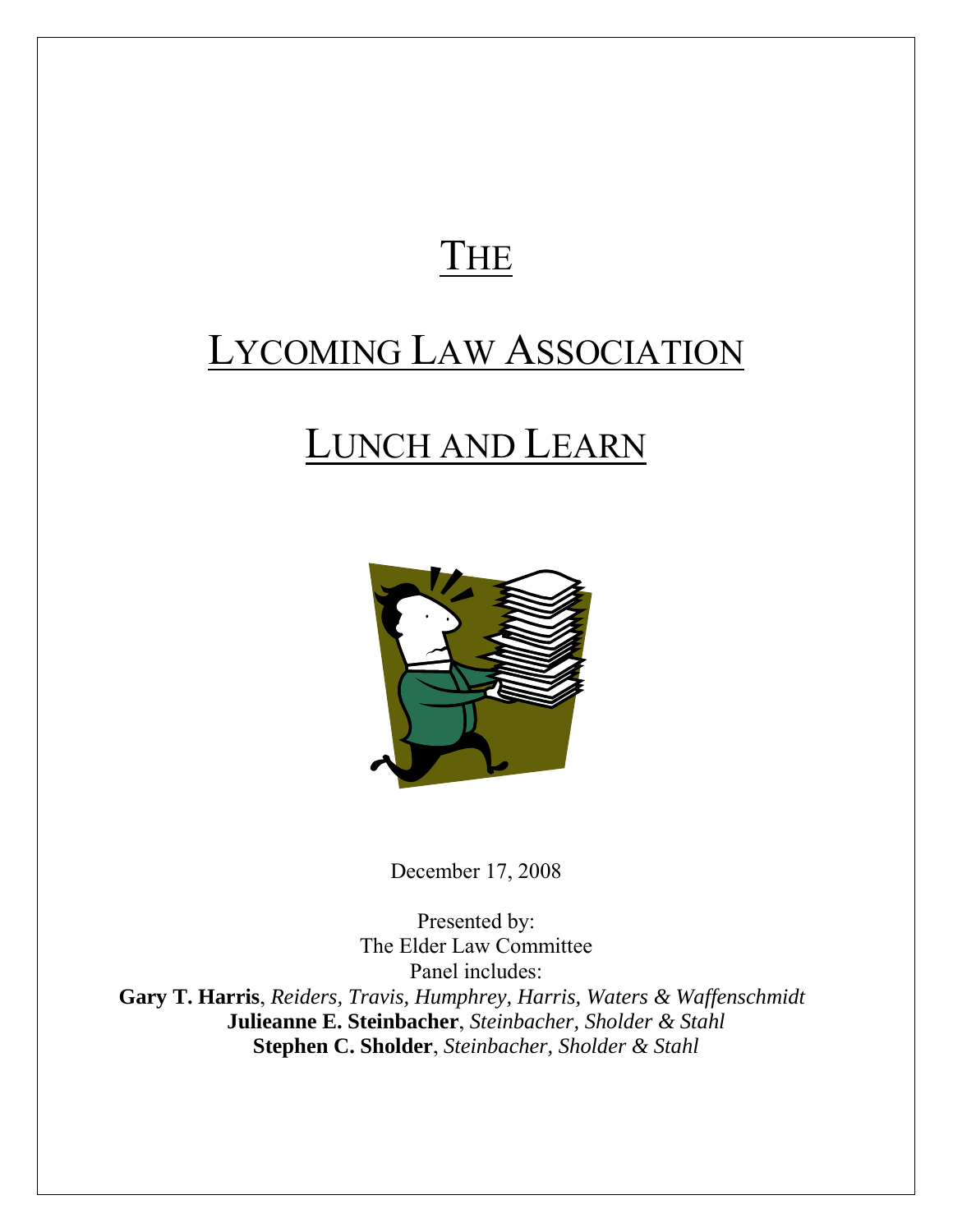#### **5 Practices of Productive Attorneys Promoting Quality of Life and Practice Management**

- 1. Overview Julieanne E. Steinbacher
	- a. Why is all of this important?
	- b. Examples It is all around us
	- c. The value of focus versus multitasking
- 2. Practice Management Gary T. Harris
	- a. Select and empower a manager
	- b. Allocate time and select people to run business functions
	- c. Management will not happen by itself We must lead
- 3. What are we really focusing on? Stephen C. Sholder
	- a. As attorneys need to focus on the business end of business
	- b. As attorneys we need to focus on the client
	- c. How can we modify our current focus?
		- i. Specialize
		- ii. Give back to the community
		- iii. Serve our clients
- 4. Technology: The Double Edge Sword Julieanne E. Steinbacher
	- a. The Good
		- i. Increased efficiency
		- ii. Eases legal research
	- b. The Bad
		- i. Creates a lazy nation
		- ii. Decreased one-on-one communication
	- c. The Ugly
		- i. Hastily used Communication etiquette
		- ii. Implemented without research
		- iii. Interrupts focus
- 5. Involvement in Community Gary T. Harris
	- a. Experience the importance of getting involved personally and professionally
	- b. Good advertising talk about your job, your firm's focus, who you serve
	- c. Get to know your community members and community members will get to know you
	- d. Community can start to associate you with your services
- 6. Update on Case Law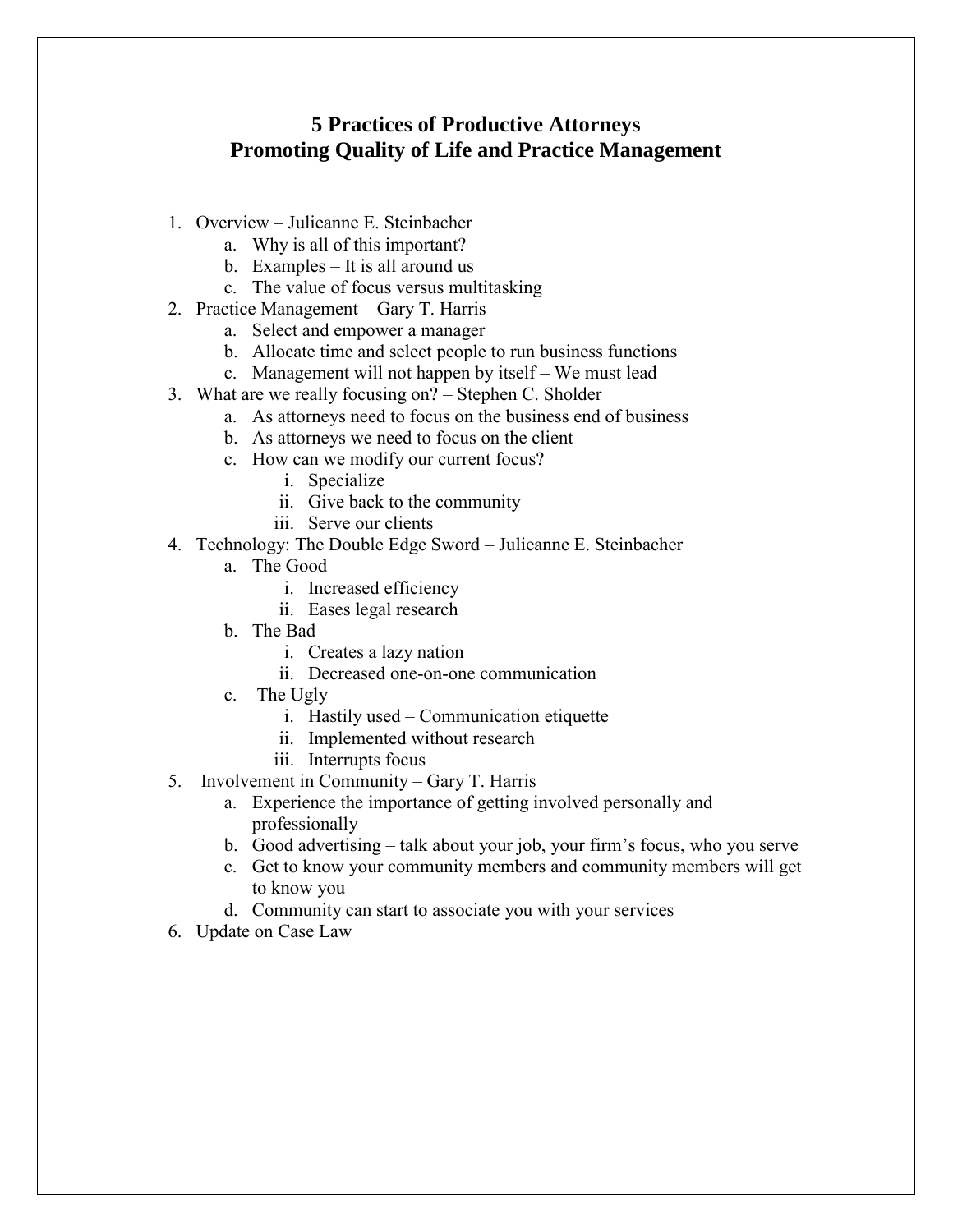### **Estate of Novosielski, 937 A.2d 449 (Pa. Super. 2007); Allocatur granted**

- Alice makes Will leaving \$5,000 to Proch and residue to her siblings
- Proch is named as agent under Alice's POA and Proch takes \$500,000 and opens a Treasury Direct account in joint names
- Proch claims join account on Alice's death
- Court holds that the Multiple Party Accounts Act applies and therefore there is a presumptive right of survivorship
- Survivorship presumption rebutted by contrary provisions in Will

### **Estate of Piet**

#### **949 A.2d 886 (Pa. Super. 2008) (Allocatur requested)**

- Mom made Will in 1978 leaving residue to her 4 children in equal shares
- Mom placed 70% of her funds in various joint bank accounts with one daughter & one son over 13 year period (1987-2001)
- Multiple Party Accounts Act creates presumptive right of survivorship
- Survivorship presumption rebutted by contrary provisions in old Will
- Compare Estate of Novosielski